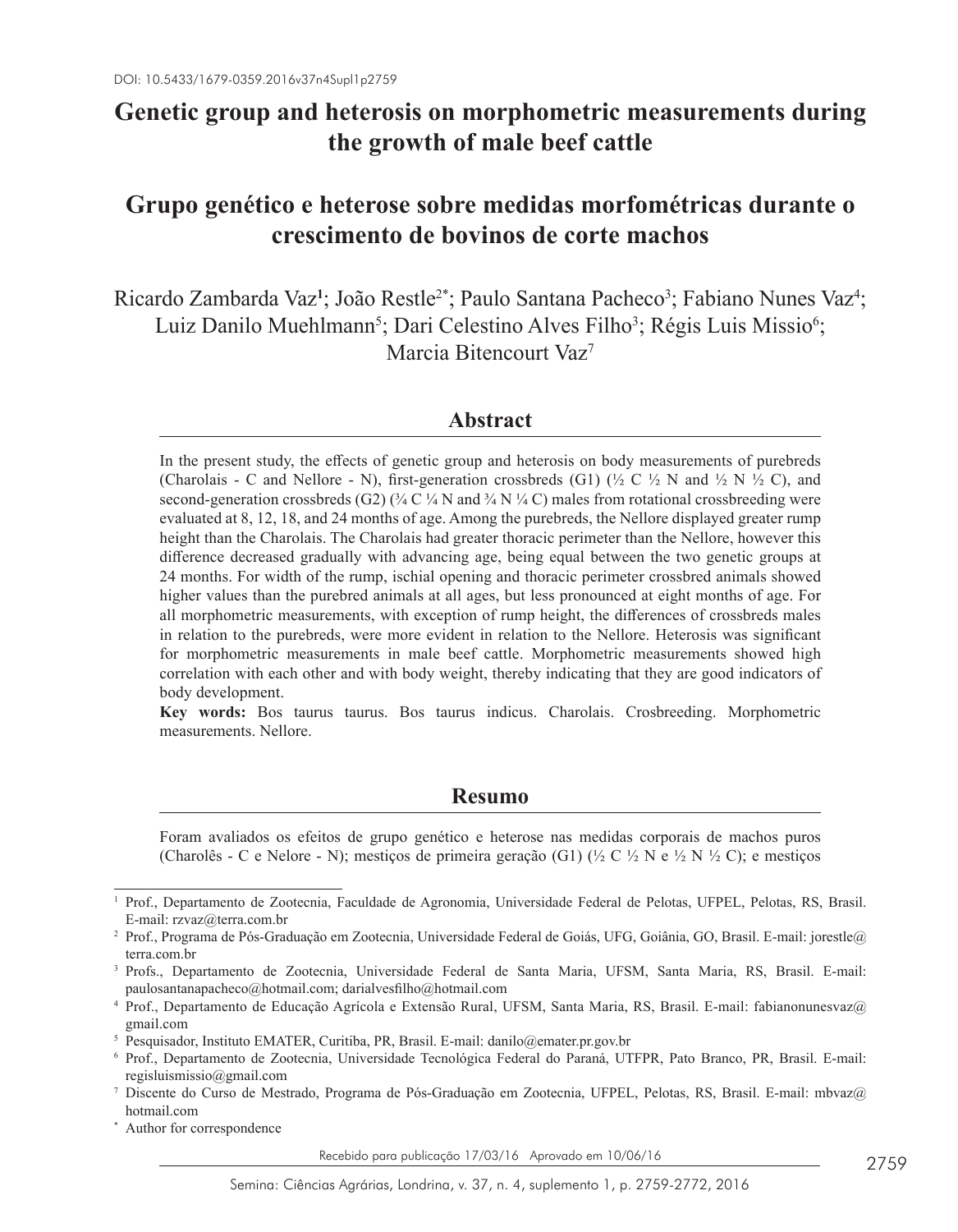de segunda geração (G2) ( $\frac{3}{4}$  C  $\frac{1}{4}$  N e  $\frac{3}{4}$  N  $\frac{1}{4}$  C) oriundos de cruzamento rotativo. Os animais foram avaliados aos 8, 12, 18 e 24 meses de idade. Entre as raças puras, o Nelore apresentou maior altura da garupa do que o Charolês em todas idades. O Charolês foi superior ao Nelore em perímetro torácico, porém esta diferença decresceu gradativamente com o avanço da idade, sendo igual entre os dois grupos genéticos aos 24 meses. Para largura da garupa, abertura isquiática e perímetro torácico, os animais mestiços apresentaram valores médios mais elevados do que os machos puros, em todas as idades, porém menos acentuados aos oito meses de idade. Para as medidas avaliadas, com exceção para altura de garupa, as diferenças dos mestiços frente aos puros, foram mais evidentes em relação ao Nelore. A heterose se mostrou significativa para medidas morfométricas de bovinos de corte machos. As medidas corporais possuem alta correlação entre elas e com o peso corporal, sendo bons indicadores de desenvolvimento corporal.

**Palavras-chave**: Bos taurus taurus. Bos taurus indicus. Charolês. Cruzamento. Medidas morfometricas. Nelore.

#### **Introduction**

The body growth of animals is typically assessed by measuring body weight without association with conformation measurements, however, given the interaction between these two variables, collectively they would better represent the growth of individuals (REZENDE et al., 2011). Evaluating an animal by its body weight alone might be considered rather imprecise (PEREIRA et al., 2010), because several environmental factors such as nutrition, management, and physiological and/or pathological factors may affect animal performance. In this regard, body measurements are less influenced by these factors, and their evaluation as a unit is highly recommended (VIEIRA et al., 2004; PACHECO et al., 2008).

Although subjective, the evaluation of body conformation is a method of quantifying animal development qualitatively. However, if evaluated objectively, i.e., by recording body measurements, body conformation can be quantified more efficiently and in association with animal weight, thereby determining the most productive animals.

The identification of high and positive genetic correlations between body measurements and the weight of animals having consequently an increase in efficiency of production can help producers choose a trait of greater heritability, thus producing animals that are better adapted to the production system (PACHECO et al., 2008; REZENDE et al.,

2011). This also helps with the judging of show animals, which will be the sires/dams of commercial herds, because through body weight measurements at different life stages, heavier and more demanding animals are automatically selected. Analyzing animal maturity, Rocha et al. (2003) recommended evaluating body weight together with a linear measurement such as rump height to obtain better precision in results.

It is important to determine the pattern of measurements in the different animal biotypes, as well as the behavior of the heterosis of these traits, to help direct crossbreeding practices within commercial herds (MENEZES et al., 2008). The objectives of the present study were to examine the effects of the mating system, the genetic groups within each mating system, and their interactions on the morphometric development of male beef cattle from 8 to 24 months of age, and to measure the resulting heterosis.

#### **Material and Methods**

The study was conducted in the Beef Cattle Unit of the Department of Animal Science at the Federal University of Santa Maria, located in Santa Maria, Rio Grande do Sul, Brazil. We used a total of 78 young males, (Charolais - C and Nellore - N) and crossbreds from the first (G1) ( $\frac{1}{2}$  C  $\frac{1}{2}$ N and  $\frac{1}{2}$  N  $\frac{1}{2}$  C) and second (G2) ( $\frac{3}{4}$  C  $\frac{1}{4}$  N and  $\frac{3}{4}$  N  $\frac{1}{4}$  C) generations of the alternate rotational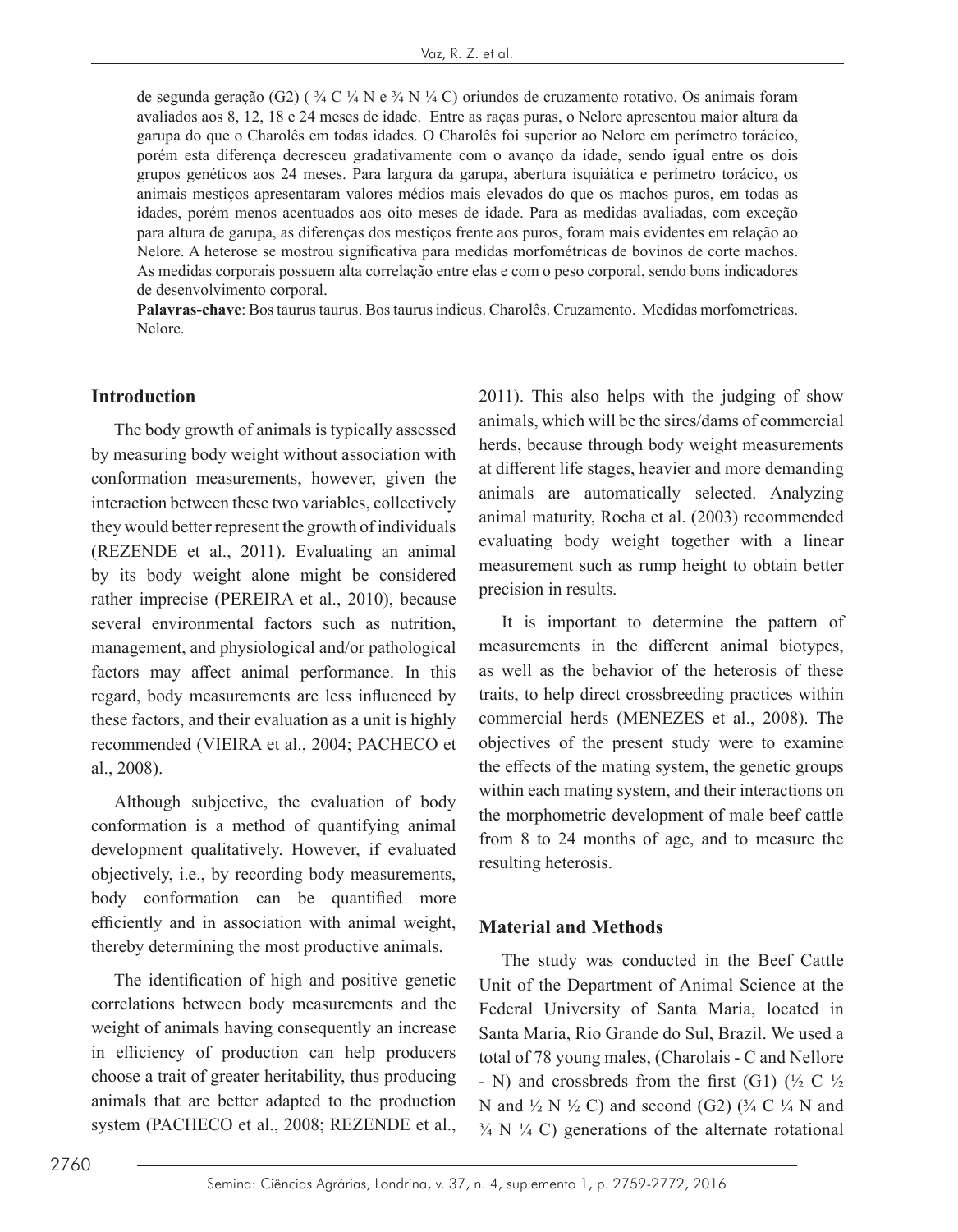crossbreeding of the Charolais and Nellore breeds, born during the same calving season and always maintained under the same nutritional and sanitary management conditions. The Charolais and Nellore sires were the same for purebreds and G1 and G2. The animals were originated from a reproductive management program consisting of 45 days of artificial insemination and subsequent natural breeding using clean up bulls for another 45 days. Males were generated from the semen of six bulls of each breed, and from four clean up bulls of each breed.

The animals were early weaned at three months of age. Measurements began when the animals were, on average, 8 months of age. Evaluations occurred until 24 months, when the animals were slaughtered. From weaning until 8 months of age, animals were maintained on a millet pasture

(*Pennisetum purpureum*). From 8 until 12 months of age, they were fed in a feedlot. From 12 until 20 months of age, they were kept in native pasture and from 20 to 24 months they were feedlot finished.

Body weight and body measurements were collected at 8, 12, 18, and 24 months of age. The following measurements were obtained: rump height, corresponding to the distance from the top of the sacrum to the soil surface, measured using a set-square; thoracic perimeter, obtained using a tape measure; and width of the ischium or ischial opening measured as the distance between the edges of the ischial bones and rump width, determined as the distance between the edges of the ilium bones, measured from the rear and upper regions of the hip, respectively, using a tape measure. Body measurements and body weights (Table 1) were taken on the same occasion.

| Genetic                         | Animals age, months |                  |                  |                  |                               |
|---------------------------------|---------------------|------------------|------------------|------------------|-------------------------------|
| Composition                     | 8                   | 12               | 18               | 24               | Increase                      |
| Charolais $(C)$                 | $147.8 \pm 10.1$    | $256.3 \pm 10.1$ | $267.0 \pm 10.1$ | $396.6 \pm 10.1$ | $248.9 \pm 10.4^a$            |
| $N$ ellore $(N)$                | $110.2 \pm 11.0$    | $183.3 \pm 11.0$ | $228.5 \pm 11.4$ | $346.1 \pm 11.4$ | $235.9 \pm 11.8^a$            |
| Straigthbreeds means            | $129.0 \pm 10.3$    | $219.8 \pm 10.4$ | $247.8 \pm 10.5$ | $371.4 \pm 10.6$ | 242.4±7.8 <sup>c</sup>        |
| $\frac{1}{2}$ C $\frac{1}{2}$ N | $122.9 \pm 15.4$    | $208.9 \pm 15.4$ | $278.4 \pm 16.4$ | $436.7 \pm 15.4$ | $313.8 \pm 15.4^a$            |
| $\frac{1}{2}N\frac{1}{2}C$      | $139.6 \pm 12.8$    | $242.8 \pm 12.8$ | $298.0 \pm 12.8$ | $437.6 \pm 12.8$ | $298.0 \pm 12.7^{\mathrm{a}}$ |
| G1 means                        | $131.3 \pm 14.1$    | $225.9 \pm 14.2$ | $288.2 \pm 14.6$ | $437.2 \pm 14.7$ | $305.9 \pm 10.3^{\text{A}}$   |
| $\frac{3}{4}$ C $\frac{1}{4}$ N | $160.8 \pm 11.2$    | $240.6 \pm 11.2$ | $290.7 \pm 11.6$ | $425.9 \pm 11.2$ | $265.1 \pm 11.1^a$            |
| $\frac{3}{4}$ N $\frac{1}{4}$ C | $137.9 \pm 14.6$    | $209.8 \pm 15.4$ | $286.7 \pm 14.6$ | $413.8 \pm 14.6$ | $275.9 \pm 14.6^a$            |
| G <sub>2</sub> means            | $149.4 \pm 13.3$    | $225.2 \pm 13.8$ | $288.7 \pm 13.4$ | $419.9 \pm 13.1$ | $270.5 \pm 9.2^B$             |
| Heterosis,%                     |                     |                  |                  |                  |                               |
| G1                              | 1.8                 | 2.8              | 16.3             | 17.7             |                               |
| G2                              | 15.8                | 2.4              | 16.5             | 13.1             |                               |
| Retained heterosis, %           | 8.8                 | 2.6              | 16.4             | 15.4             |                               |
| Crossbreds difference, vs       |                     |                  |                  |                  |                               |
| C(%)                            | $-5.1$              | $-12.0$          | 8.0              | 8.1              |                               |
| N(%                             | 27.4                | 23.1             | 26.3             | 23.8             |                               |

**Table 1.** Means, standard-errors and heterosis of weight (kg) of males at different phases of development, according to genetic group.

Adapted from Pereira et al. (2000);

 $a,b$  in the same column differ within the breeding system (P<.05) by t teste;

 $A,B$  in the same column differ between breeding system (P<.05) by t teste.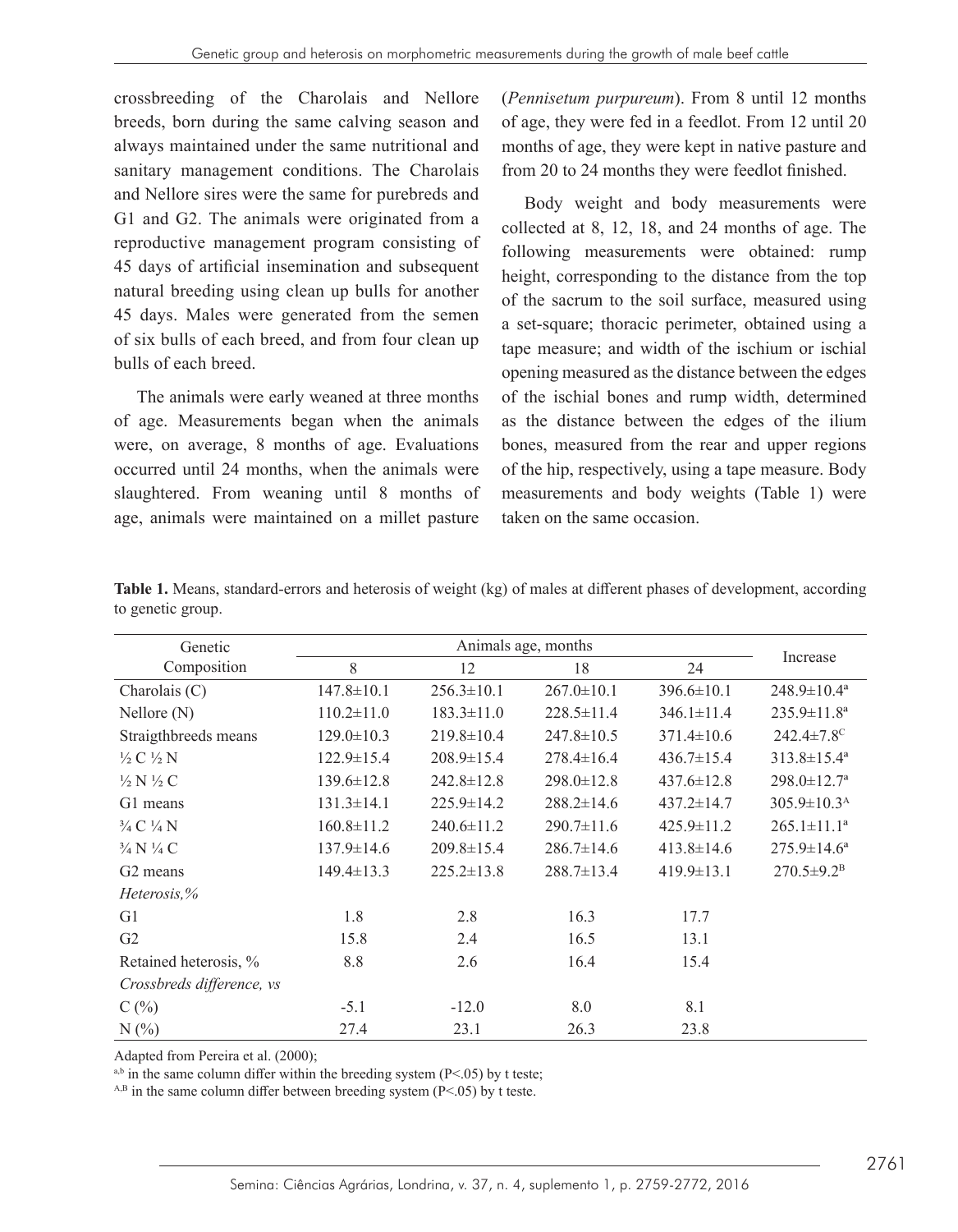The effects of heterosis and genetic group on the body growth traits were evaluated from the measurements and the animal weights. The heterosis of each trait was calculated by dividing the average measurements of the crossbred animals within each crossbreed generation by the average of the purebred, with this result subtracted from 1 and multiplied by 100. The retained heterosis was also calculated, with the average of all crossbreeds divided by the average of the purebreds; the result was then subtracted from 1 and multiplied by 100.

The data were analyzed by analysis of variance, and means were compared using the *t*-test, utilizing the following mathematical model:

$$
Y_{ijkl} = \mu + P_i + P \times MS_{ij} + P \times GG(MS)_{ijk} + IV_i + E_{ijkl}
$$

where:  $Y_{ijkl}$  are the dependent variables (body measurements);  $\mu$  is the average of all observations in the referred trait; and  $P_i$  is the effect of the *i*-th age of observation of the measurements, which are 1 (8 months of age), 2 (12 months of age), 3 (18 months of age), and 4 (24 months of age).  $P \times MS_{ij}$  is the effect of the *i*-th period  $\times$  *j*-th mating system interaction that are an effect of the *j-*th mating system, with 1 (pure), 2 (crossbreed from G1), and 3 (crossbreed from G2). P×GG(MS)<sub>iki</sub> is the effect of the *i*-th P  $\times$ *k-*th genetic group interaction within the *j-*th mating system, where GG corresponds to the effect of the genetic group of index k, in which 1 refers to the Charolais and 2 to the Nellore breed, within  $MS_j$ , 1 corresponds to genetic group 1/2 C 1/2 N and 2 to group  $1/2$  N  $1/2$  C within MS<sub>j</sub> 2; 1 corresponds to animals  $3/4$  C  $1/4$  N and 2 to animals  $3/4$  N  $1/4$  C.  $IV<sub>1</sub>$  is the co-variable age of the mother of the male of index 1; and  $E_{ijkl}$  is the random residual effect.

#### **Results and Discussion**

Considering the purebred animals, the Nellore were superior  $(P<.05)$  to the Charolais in rump height in all ages (Table 2). The difference in rump height was 4.4; 3.3; 7.6 and 6.2%, respectively, at 8, 12, 18, and 24 months of age, in favor of the Nellore. The increase in the rump height from 8 to 24 months was 22.1 cm in Charolais and 25.3 cm in Nellore without statistical difference. The greater rump height of Nellore animals is a result of the natural selection process, because the breed originated in India had to adapt to the high temperatures, in which the larger distance between the body and the soil surface results in a lower body temperature on hotter days. Moreover, it should be considered that shrub species were originally present in their grazing environment, and taller animals had an advantage in that they moved more easily and adapt to this type of environment, which prevented injuries and promoted a better productive performance, but which caused them to become late maturing (FOGAGNOLI et al., 2010).

These factors, combined with high genetic variability and associated with heritability values ranging from 0.30 to 0.58 (CYRILLO et al., 2001), fixed the elevated height character in the Nellore breed. The increase in the height of zebu animals accompanies a slimmer body frame, as reported in other studies (PEROBELLI et al., 1995). The choice or selection of taller animals within a certain breed or genetic group may lead to an increase in body size (CAMPOS et al., 2015) and a reduction in early maturing and muscularity in long yearlings (KOURY FILHO et al., 2009; PEREIRA et al., 2010).

The G1 crossbred animals were similar (P>.05) to the purebred animals with respect to rump height averages from 8 to 12 months of age, and higher (P<.05) from 18 to 24 month, whereas the G2 crossbreds were taller than the purebred averages  $(P<.05)$  for all age groups (Table 2). The rump height of the G1 generation was intermediate between the purebred averages and G2, and did not differ (P>.05) from G2 in all age groups. The G1 heterosis for rump height was significant only at 18 and 24 months, while for the G2 it was significant in all age groups. Although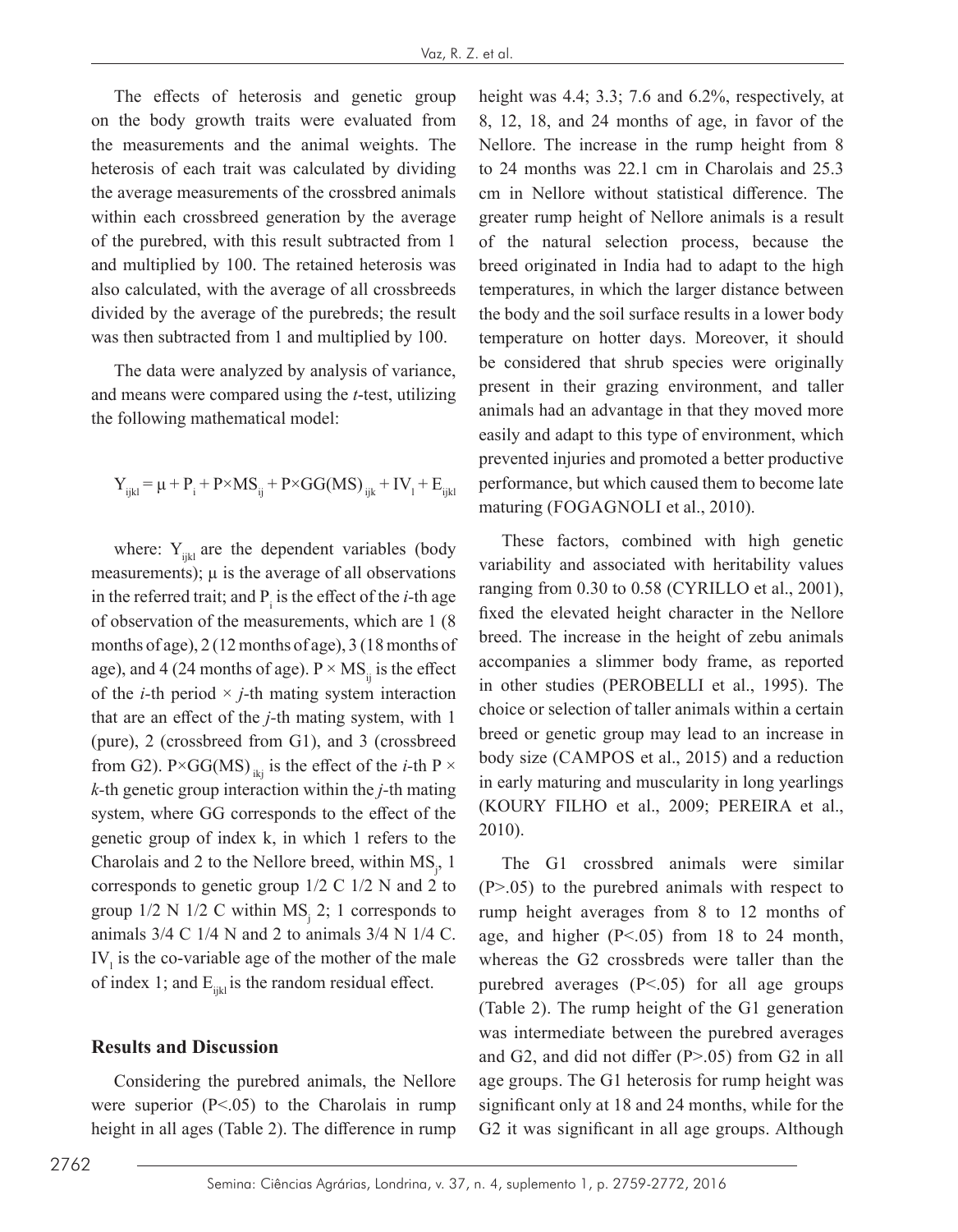there was higher individual heterozygosis of G1 animals, the heterosis was not significant at 8 and 12 month of age, and even though the G2 animals had lower individual heterozygosis, they displayed significant heterosis at all ages because they benefited from the maternal heterosis of their F1 dams. Cerdótes et al. (2004) reported that F1 cows produced more milk than purebreds, resulting in higher weight gain of their calves, and according to Rezende et al. (2011), the greater rump height of the animals could be explained by higher energy intake.

**Table 2.** Means, standard-errors and heterosis of rump height (cm) of males at different phases of development, according to genetic group.

| Genetic                         | Animals age, months           |                               |                         |                         |                        |
|---------------------------------|-------------------------------|-------------------------------|-------------------------|-------------------------|------------------------|
| Composition                     | 8                             | 12                            | 18                      | 24                      | Increase               |
| Charolais $(C)$                 | $103.5 \pm 1.3^b$             | $111.6 \pm 1.3^b$             | $117.5 \pm 1.3^b$       | $125.6 \pm 1.3^b$       | $22.1 \pm 1.2^a$       |
| $N$ ellore $(N)$                | $108.1 \pm 1.5^{\mathrm{a}}$  | $115.3 \pm 1.5^{\text{a}}$    | $126.5 \pm 1.5^{\circ}$ | $133.4 \pm 1.6^a$       | $25.3 \pm 1.4^a$       |
| Straigthbreeds means            | $105.8 \pm 1.0^B$             | $113.5 \pm 1.0^B$             | $122.0 \pm 1.0^{\rm B}$ | $129.5 \pm 1.0^{\rm B}$ | $23.7 \pm 0.9^{\rm B}$ |
| $\frac{1}{2}$ C $\frac{1}{2}$ N | $108.0 \pm 2.0^{\circ}$       | $115.6 \pm 2.0^{\circ}$       | $126.8 \pm 2.0^a$       | $134.1 \pm 2.0^a$       | $26.1 \pm 1.8^a$       |
| $\frac{1}{2}$ N $\frac{1}{2}$ C | $108.6 \pm 1.7^{\rm a}$       | $118.0 \pm 1.7^{\rm a}$       | $128.1 \pm 1.7^a$       | $136.7 \pm 1.7^{\rm a}$ | $28.1 \pm 1.5^a$       |
| G1 means                        | $108.3 \pm 1.4$ <sup>AB</sup> | $116.8 \pm 1.4$ <sup>AB</sup> | $127.5 \pm 1.4^{\rm A}$ | $135.4 \pm 1.4^{\rm A}$ | $27.1 \pm 1.2^{\rm A}$ |
| 3/4 C 1/4 N                     | $110.0 \pm 1.5^{\mathrm{a}}$  | $117.4 \pm 1.5^{\mathrm{a}}$  | $124.4 \pm 1.5^{\circ}$ | $132.1 \pm 1.5^b$       | $22.1 \pm 1.3^b$       |
| $\frac{3}{4}$ N $\frac{1}{4}$ C | $111.1 \pm 2.0^a$             | $119.2 \pm 1.9^a$             | $129.8 \pm 2.0^a$       | $137.9 \pm 1.9^a$       | $26.8 \pm 1.8^a$       |
| G <sub>2</sub> means            | $110.6 \pm 1.3^{\text{A}}$    | $118.3 \pm 1.3^{\rm A}$       | $127.1 \pm 1.3^{\rm A}$ | $135.0 \pm 1.3^{\rm A}$ | $24.4 \pm 1.1^{AB}$    |
| Heterosis, %                    |                               |                               |                         |                         |                        |
| G1                              | 2.36                          | 2.91                          | $4.51*$                 | $4.56*$                 |                        |
| G <sub>2</sub>                  | $4.54*$                       | $4.29*$                       | $4.18*$                 | $4.25*$                 |                        |
| Retained heterosis              | 3.45                          | 3.60                          | 4.35                    | 4.41                    |                        |
| Crossbreds difference vs        |                               |                               |                         |                         |                        |
| Charolais $(\% )$               | 0.91                          | 5.33                          | 8.35                    | 4.40                    |                        |
| Nellore $(\% )$                 | 1.25                          | 1.95                          | 0.63                    | 1.35                    |                        |

<sup>a,b</sup> in the same column differ within the breeding system ( $P < .05$ ) by t teste;

 $A,B$  in the same column differ between breeding system (P<.05) by t teste.

\* Statistical difference (P<.05) when comparing crossbreds vs straigthbreeds.

The height of an animal is of fundamental importance because of its positive association with metabolic body size and consequently with its physical requirements (BIF, 2014). The selection of animals based exclusively on body weight might lead to larger-sized animals which reared in systems with feed restrictions may become late maturing and consequently less efficient (PEREIRA et al., 2010), as there are reports of negative genetic correlations between rump height and carcass fat thickness (YOKOO et al., 2010).

Early maturing might not be explicit in all situations, since in the present study involving different biotypes, the Charolais, because of their greater adult weight, were later maturing compared with the Nellore. The adult weight of animals can be measured from five years on in large-sized breeds (BOLIGON et al., 2008), or from four years on in medium-sized breeds (ROSA et al., 2000), and weight might be positively correlated with body condition scores of Nellore cows (MERCADANTE et al., 2006). However, in the larger-sized breed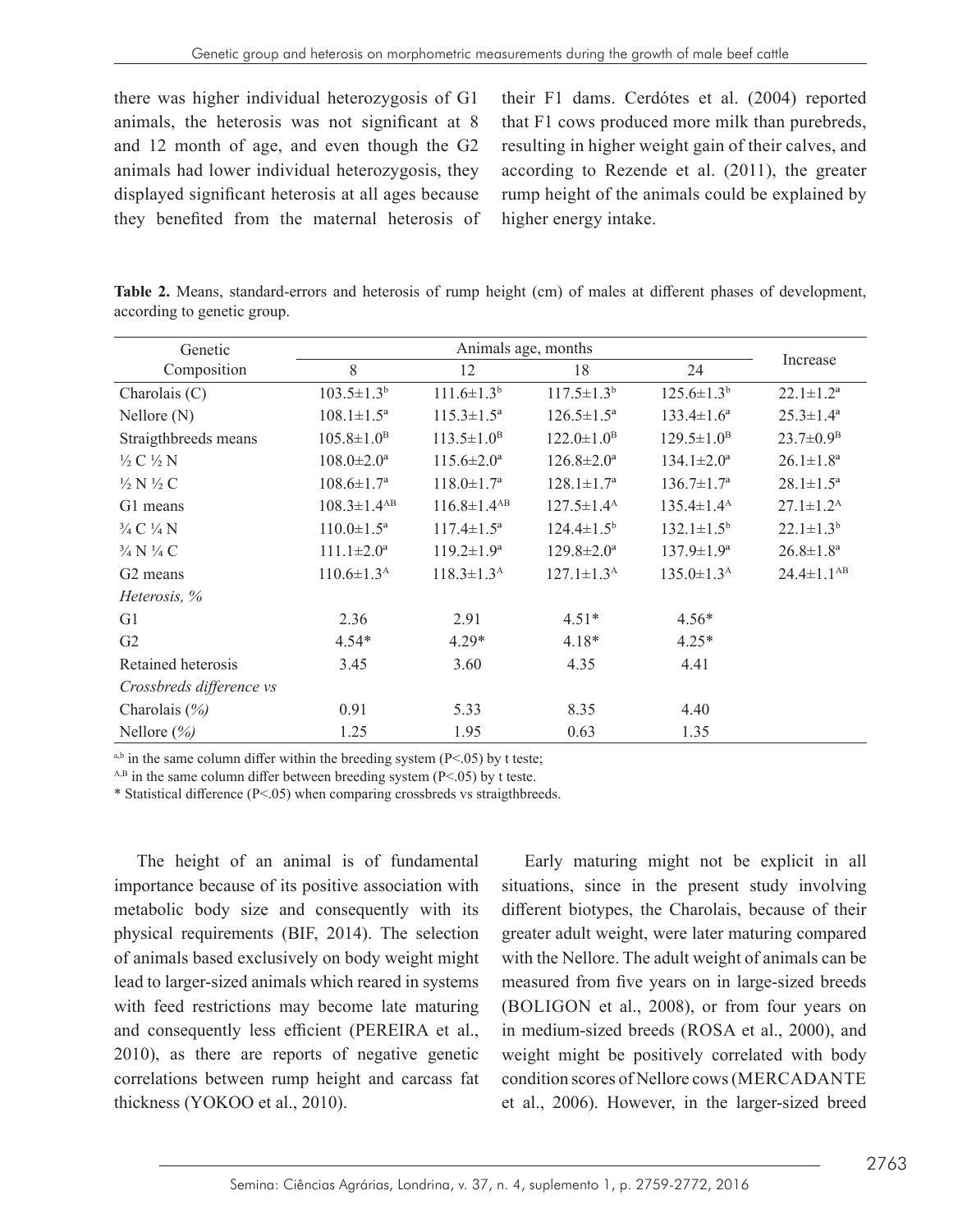Brahman, also zebu, studies have shown that the body condition was significantly higher than for smaller sized animals (LIMA et al., 2004).

Nevertheless, regarding the precocity for age at puberty, body weight is a decisive factor in its manifestation. Studying the growth of heifers from weaning to first heat from the same genetic groups, Restle et al. (1999b) observed that the Charolais heifers were heavier and younger at puberty as compared with the Nellore heifers, with heterosis being significant for both traits. Positive genetic correlations between growth traits and rump height are high, but the reproductive efficiency is not greatly affected by the rump height (PEREIRA et al., 2010).

In the comparison of rump height measurements between crossbreds and purebreds, a positive difference was obtained in favor of the crossbreds, with the values observed for the Nellore being very similar to them, whereas the values observed for the Charolais animals were lower, with the difference expressed in percentage showing a quadratic behavior. This assertion is based on the peaks observed in the intermediate ages and a deceleration in the growth of the crossbred animals as they aged, which followed the weight development of the animals, with the crossbred losing their superiority compared to the Charolais animals (MENEZES et al., 2008). Moreover, the rump height of the  $\frac{3}{4}C \frac{1}{4}N$  crossbreds was similar to the  $\frac{3}{4}$  N  $\frac{1}{4}$  C crossbreds at 8 and 12 months of age, however, after that the  $\frac{3}{4}$  N  $\frac{1}{4}$  C crossbreds became taller.

Charolais males displayed higher measurements in the ischial opening compared to the Nellore males in all ages (Table 3) ranging from 6.41%

at 12 months to 26.14% at 8 months of age. This difference is a result of the intense selection of the Charolais breed for muscle development and weight gain, which are determinants of greater development, body size, and consequently adult weight. Higher muscle expression values in adult Charolais cull cows compared to Nellore were reported by Restle et al. (2002), who evaluated subjectively the carcass conformation. These results were objectively proved through the higher carcass *Longissimus dorsi* muscle area, cushion thickness, and forearm perimeter. These measurements are positively correlated with muscle production in the carcass, demonstrating the greater meat potential of Charolais cull cows compared with the Nellore cows in South Brazil (RESTLE et al., 2002).

Considering the crossbreds, the ischial opening (Table 3) and rump width (Table 4) behaved similarly as the males grew, without differences between the genetic groups within the G1 and G2 generations, except for rump width at 8 months of age in the G2 animals, when  $\frac{3}{4}$  C  $\frac{1}{4}$  N displayed higher averages than the  $\frac{3}{4}$  N  $\frac{1}{4}$  C (34.2 versus 29.6 cm). This difference most likely occurred because of the greater maternal ability of the cows (CERDÓTES et al., 2004; AZAMBUJA et al., 2008) during the development stage where animals depend almost exclusively on nutrients originating from maternal milk (VAZ et al., 2010) and because of the higher percentage of Charolais genetic composition, since this breed is selected for heavier weight and, consequently, has a larger body size. Additionally, these animals are less susceptible to weaning stress compared with purebred animals or animals with a predominance of the Nellore (RESTLE et al., 1999a).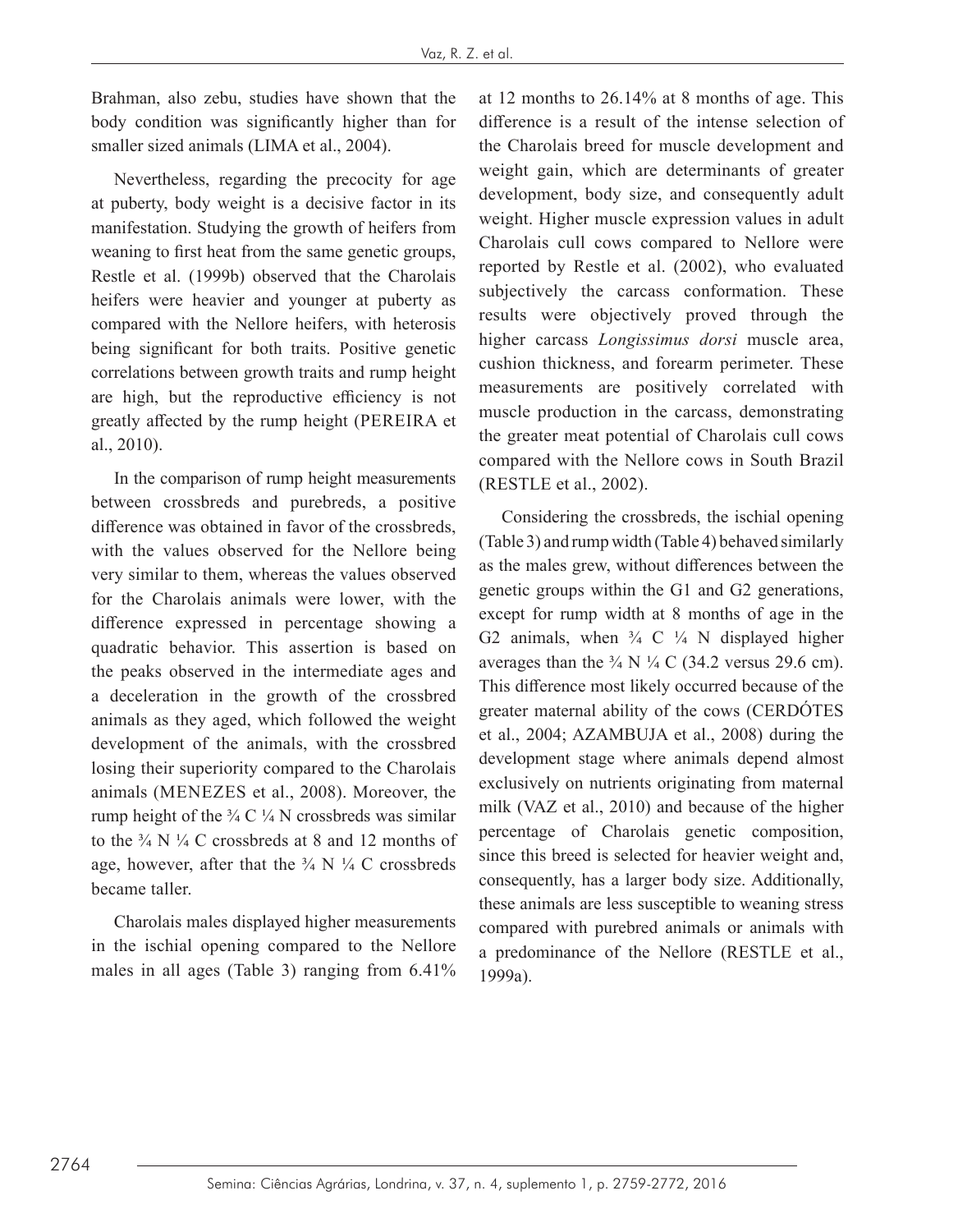| Genetic                         |                              |                               |                              |                              |                        |
|---------------------------------|------------------------------|-------------------------------|------------------------------|------------------------------|------------------------|
| composition                     | 8                            | 12                            | 18                           | 24                           | Increase               |
| Charolais $(C)$                 | $19.3 \pm 0.54$ <sup>a</sup> | $24.9 \pm 0.54$ <sup>a</sup>  | $27.8 \pm 0.54$ <sup>a</sup> | $30.8 \pm 0.54$ <sup>a</sup> | $11.5 \pm 0.7^{\rm a}$ |
| $N$ ellore $(N)$                | $15.3 \pm 0.59$ <sup>b</sup> | $23.4 \pm 0.62^b$             | $25.1 \pm 0.62^b$            | $27.0 \pm 0.64^b$            | $11.7 \pm 0.6^{\circ}$ |
| Straighbreds means              | $17.3 \pm 0.40^{\rm A}$      | $24.2 \pm 0.40^{\rm B}$       | $26.4 \pm 0.41^{\rm B}$      | $28.9 \pm 0.42^B$            | $11.6 \pm 0.4^{\rm A}$ |
| $\frac{1}{2}$ C $\frac{1}{2}$ N | $18.0 \pm 0.83$ <sup>a</sup> | $24.9 \pm 0.83$ <sup>a</sup>  | $27.6 \pm 0.83$ <sup>a</sup> | $30.4 \pm 0.83$ <sup>a</sup> | $12.4 \pm 0.9^{\rm a}$ |
| $\frac{1}{2}$ N $\frac{1}{2}$ C | $18.6 \pm 0.69$ <sup>a</sup> | $26.6 \pm 0.69^{\mathrm{a}}$  | $28.7 \pm 0.69^{\mathrm{a}}$ | $31.2 \pm 0.69$ <sup>a</sup> | $12.6 \pm 0.7^{\rm a}$ |
| G1 means                        | $18.3 \pm 0.55$ <sup>A</sup> | $25.8 \pm 0.55$ <sup>A</sup>  | $28.2 \pm 0.55^{\rm A}$      | $30.8 \pm 0.55$ <sup>A</sup> | $12.5 \pm 0.6^{\rm A}$ |
| $\frac{3}{4}C\frac{1}{4}N$      | $19.8 \pm 0.60^a$            | $24.5 \pm 0.60^a$             | $25.5 \pm 0.60^{\circ}$      | $31.0 \pm 0.62^a$            | $11.2 \pm 0.6^{\rm a}$ |
| $\frac{3}{4}$ N $\frac{1}{4}$ C | $18.2 \pm 0.83$ <sup>a</sup> | $25.5 \pm 0.79$ <sup>a</sup>  | $24.3 \pm 0.84$ <sup>a</sup> | $30.7 \pm 0.79$ <sup>a</sup> | $12.5 \pm 0.9^{\rm a}$ |
| G <sub>2</sub> means            | $19.0 \pm 0.53$ <sup>A</sup> | $25.0 \pm 0.51$ <sup>AB</sup> | $28.0 \pm 0.53$ <sup>A</sup> | $30.9 \pm 0.51$ <sup>A</sup> | $11.9 \pm 0.5^{\rm A}$ |
| Heterosis, %                    |                              |                               |                              |                              |                        |
| G1                              | 5.78                         | $6.61*$                       | $6.81*$                      | $6.57*$                      |                        |
| G <sub>2</sub>                  | 9.83                         | 3.30                          | $6.06*$                      | $6.92*$                      |                        |
| Retained heterosis              | 7.81                         | 4.96                          | 6.43                         | 6.75                         |                        |
| Crossbreds difference vs        |                              |                               |                              |                              |                        |
| Charolais $(\% )$               | $-3.37$                      | 2.00                          | 1.07                         | 0.16                         |                        |
| Nellore $(\% )$                 | 21.89                        | 8.55                          | 11.95                        | 14.26                        |                        |

**Table 3.** Means, standard-errors and heterosis of ischial opening (cm) of males at different phases of development, according to genetic group.

<sup>a,b</sup> in the same column differ within the breeding system (P<.05) by t teste;

 $A,B$  in the same column differ between breeding system (P<.05) by t teste.

\* Statistical difference (P<.05) when comparing crossbred vs straigthbred.

**Table 4.** Means, standard-errors and heterosis of rump width (cm) of males at different phases of development, according to genetic group.

| Genetic                         | Animals age, months          |                               |                              |                               |                             |
|---------------------------------|------------------------------|-------------------------------|------------------------------|-------------------------------|-----------------------------|
| composition                     | 8                            | 12                            | 18                           | 24                            | Increase                    |
| Charolais $(C)$                 | 32.9±0.81 <sup>a</sup>       | $38.5 \pm 0.82$ <sup>a</sup>  | $41.9 \pm 0.82$ <sup>a</sup> | $45.4 \pm 0.82$ <sup>a</sup>  | $12.5 \pm 1.0^{\circ}$      |
| $N$ ellore $(N)$                | $29.2 \pm 0.89$ <sup>b</sup> | $36.2 \pm 0.92^a$             | $39.6 \pm 0.93$ <sup>a</sup> | $43.8 \pm 0.96^{\circ}$       | $14.6 \pm 1.2^a$            |
| Straigthbreds means             | $31.1 \pm 0.61^{\text{A}}$   | $37.4 \pm 0.62^{\rm B}$       | $40.8 \pm 0.62^{\rm B}$      | $44.6 \pm 0.63^{\rm B}$       | $13.5 \pm 0.8$ <sup>A</sup> |
| $\frac{1}{2}$ C $\frac{1}{2}$ N | $31.5 \pm 1.25^{\circ}$      | $38.9 \pm 1.25^{\circ}$       | $43.3 \pm 1.25^{\circ}$      | $47.9 \pm 1.25^{\mathrm{a}}$  | $16.4 \pm 1.5^{\circ}$      |
| $\frac{1}{2}N\frac{1}{2}C$      | $34.2 \pm 1.03^{\circ}$      | $40.6 \pm 1.03^{\text{a}}$    | $44.6 \pm 1.04^a$            | $48.1 \pm 1.03^a$             | $13.9 \pm 1.2^a$            |
| G1 means                        | $32.9 \pm 0.84$ <sup>A</sup> | $39.8 \pm 0.84$ <sup>A</sup>  | 41.0 $\pm$ 0.84 <sup>A</sup> | $48.0 \pm 0.84$ <sup>A</sup>  | $15.1 \pm 0.9^{\rm A}$      |
| $\frac{3}{4}C\frac{1}{4}N$      | $34.2 \pm 0.90^{\mathrm{a}}$ | $37.6 \pm 0.90^{\mathrm{a}}$  | $41.9 \pm 0.91$ <sup>a</sup> | $46.5 \pm 0.93$ <sup>a</sup>  | $12.3 \pm 1.1^a$            |
| $\frac{3}{4}$ N $\frac{1}{4}$ C | $29.6 \pm 1.25^{\circ}$      | $39.4 \pm 1.18^a$             | $42.6 \pm 1.26^a$            | $46.1 \pm 1.18^a$             | $16.5 \pm 1.5^a$            |
| G <sub>2</sub> means            | $31.9 \pm 0.80$ <sup>A</sup> | $38.5 \pm 0.77$ <sup>AB</sup> | $42.3 \pm 0.80^{\rm A}$      | $46.3 \pm 0.78$ <sup>AB</sup> | $14.4 \pm 0.9^{\rm A}$      |
| Heterosis, %                    |                              |                               |                              |                               |                             |
| G1                              | 5.79                         | $6.42*$                       | 0.4                          | $7.62*$                       |                             |
| G2                              | 2.57                         | 2.94                          | $3.67*$                      | 3.81                          |                             |
| Retained heterosis              | 4.18                         | 4.68                          | 2.08                         | 5.72                          |                             |
| Crossbreds difference vs        |                              |                               |                              |                               |                             |
| Charolais (%)                   | $-1.52$                      | 4.68                          | 0.5                          | 3.85                          |                             |
| Nellore $(\% )$                 | 10.96                        | 8.15                          | 5.18                         | 7.64                          |                             |

<sup>a,b</sup> in the same column differ within the breeding system ( $P$  < .05) by t teste;

 $A,B$  in the same column differ between breeding system (P<.05) by t teste.

\* Statistical difference (P<.05) when comparing crossbred vs straigthbreds.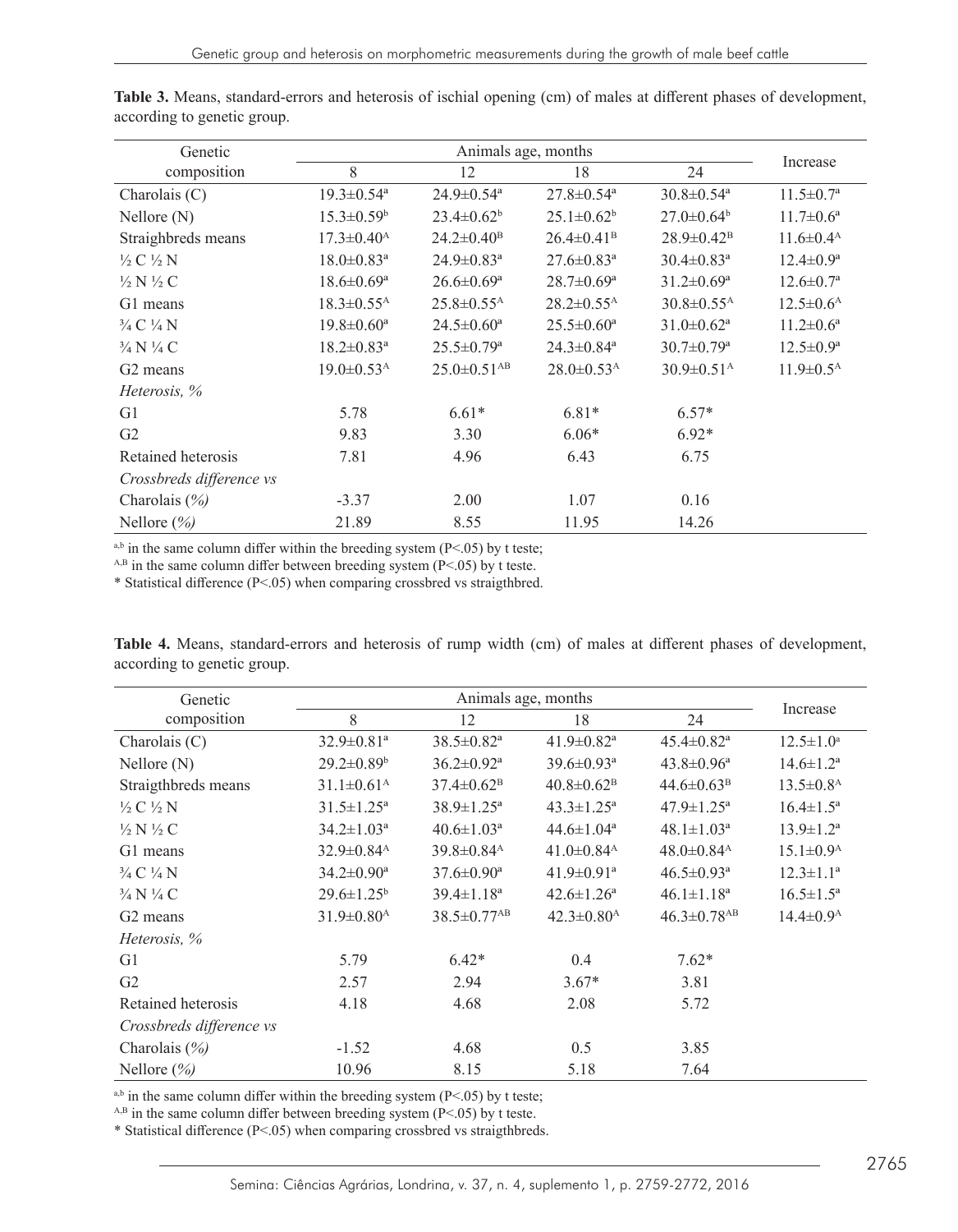The ischial opening and rump width in males are essential parameters in the selection of animals, because larger values are related to a larger muscle deposition area (DI MARCO et al., 2007), and these are also the regions of more valuable cuts in the bovine carcass (PASCOAL et al., 2010). Animal breeding programs that study the phenotypic evolution of animals in relation to productivity seek large and deep hindquarters, aiming for a higher percentage of the more valuable meat cuts in the carcass, thereby adding value to the production process (MOURÃO et al., 2010). Although they were not evaluated in the present study, these measurements are also important in females as they are related to ease at calving (PILAU; LOBATO, 2009) and larger udder insertion area in the future dams of the herd (LAGROTTA et al., 2010).

Heterosis was manifested positively in the different phases of evaluation, in both ischial opening (Table 3) and rump width (Table 4), although not significantly different in all the age periods evaluated. In his study, Restle et al. (2002) observed that in addition to the superiority of the Charolais cows in relation to the Nellore cows, crossbreeding between these breeds resulted in satisfactory levels of heterosis for important carcass related traits. Combining in the F1 animals with greater cold carcass weight and carcass conformation (that are important characteristics of the Charolais breed), and carcass yield and subcutaneous fat thickness (that are important characteristics of the Nellore breed), resulted in animals that produced carcasses with high weight, good conformation, and a high degree of subcutaneous fat (RESTLE et al., 2002).

Observing the contrast analysis (Tables 3 and 4) there was similarity between the measurements of crossbreds and Charolais. At 8 months of age, there was a superiority of rump width of the Charolais in relation to the Nellore, demonstrating the early bone development to support the larger adult body weight, typical of the Continental breeds.

The selection of Continental breeds in Europe sought meat production and labor, resulting in larger animals with more muscle mass than other European breeds, especially the British, which were selected for production of animals with good carcass finishing and marbled meat (CUNDIFF; GREGORY, 1980). A similar relationship could be made for the Nellore breed, because the zebu were naturally selected for rusticity in response to hot climates, resulting in animals with slimmer frames, that are lighter and with less muscle and bone tissue mass, but with better carcass fat finishing (RESTLE et al., 2002).

With the advancement of age, the superiority in growth of crossbreds because of heterozygosity, began to manifest in relation to both the Charolais and Nellore breeds, being more evident in relation to the latter, which did not suffered in its formation, selection for body development (KRATZ et al., 2001).

At 8 months of age, the ischial opening and rump width in the Nellore was, respectively, 21.89 (Table 3) and 10.96% (Table 4) lower than the crossbreds, demonstrating that the maternal effect on animals growth occurs before the weaning age and that the genotypes respond differently to weaning stress. Subsequently, the Nellore animals reduced the difference compared to the crossbreds, although with values still inferior in body development.

 The differences between crossbreds and purebreds, expressed by the heterosis values, show that crossbreeding is an alternative to improve animal performance (RESTLE et al., 1999a; PEREIRA et al., 2000), taking advantage of the effect of the direct and maternal heterosis resulting from the crossbreeding (GREGORY et al., 1991). This is important primarily for better animal performance when there are nutritional limitations resulting from climatic variations that interfere with the production and quality of natural pastures, particularly when these are the basic feed for the cattle (VAZ et al., 2012).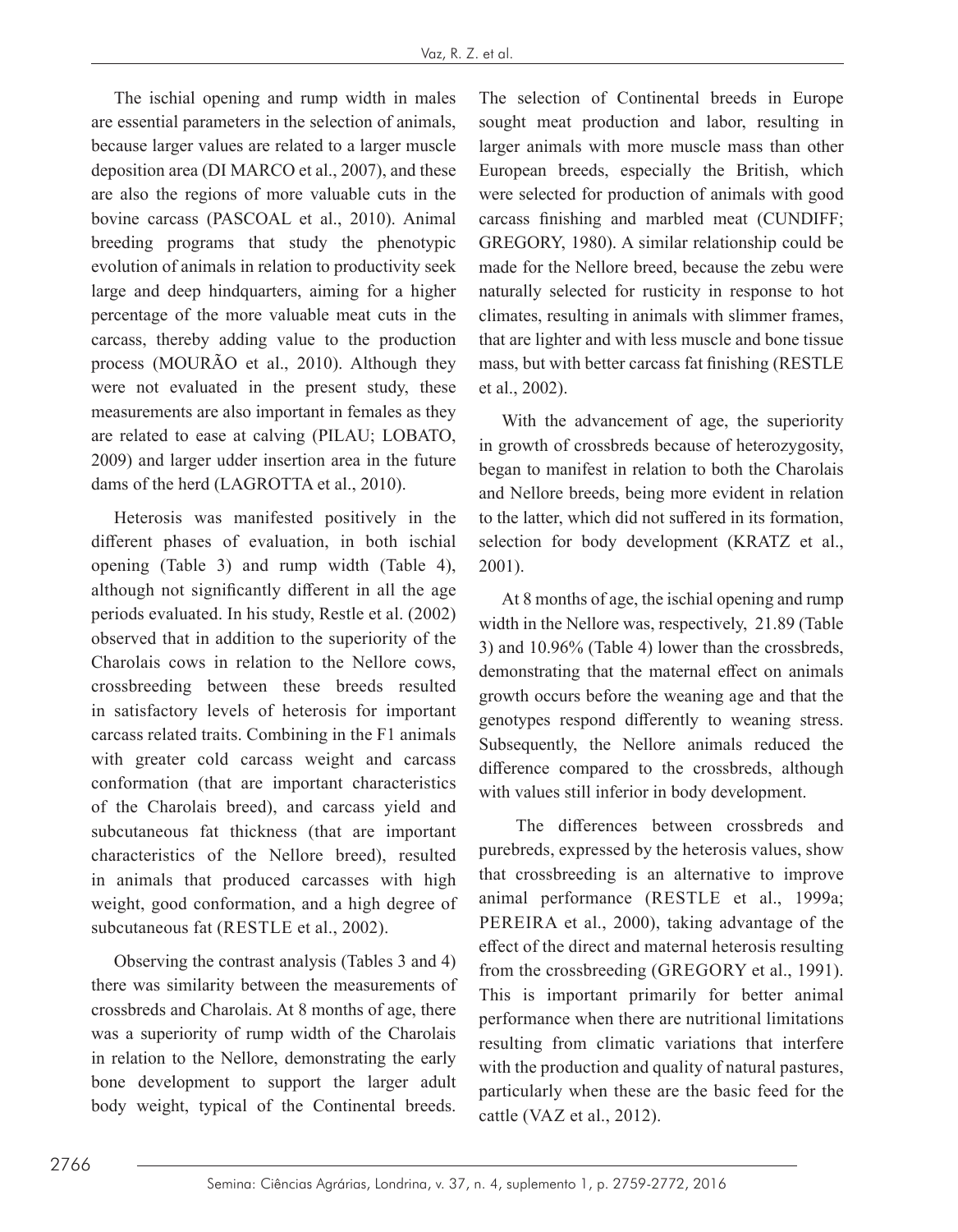The thoracic perimeter of the Charolais was significantly larger than that in the Nellore at 8, 12 and 18 months of age (Table 5), without significant difference at 24 months. The thoracic perimeter difference between the two breeds was similar at 8 and 12 months, declined at 18 months, and disappeared at 24 months close to slaughter, demonstrating a deceleration in growth of the Charolais as compared to that of the Nellore or because the deposition of subcutaneous fat was higher in the rib region in the Nellore animals. The greater deposition of fat in the Nellore might have led to a greater accumulation of fat in the thoracic region, which was a decisive factor in the nonexistence of differences near the slaughter.

Comparing the same genetic groups, Restle et al. (2000) verified an additive genetic effect of the Charolais breed reflected in lower fat deposition in the carcass compared with the Nellore breed.

The thoracic perimeter did not differ (P>.05) within the crossbred generations between the genetic groups, irrespective of the evaluated ages. The only exception was at 8 months of age in G2, in which the highest mean was observed in the animals with greater Charolais genetic composition, because of the selection of the breed for greater muscle development, weight gain, and adult weight, and because of the lower stress of the animals at weaning.

**Table 5.** Means, standard-errors and heterosis of thoracic perimeter (cm) of males at different phases of development, according to genetic group.

| Genetic                         | Animals age, months          |                            |                              |                              |                             |
|---------------------------------|------------------------------|----------------------------|------------------------------|------------------------------|-----------------------------|
| Composition                     | 8                            | 12                         | 18                           | 24                           | Increase                    |
| Charolais $(C)$                 | $124.1 \pm 2.0^{\circ}$      | $144.9 \pm 2.0^{\text{a}}$ | $156.1 \pm 2.0^{\circ}$      | $169.8 \pm 2.0^{\circ}$      | $45.7 \pm 1.7$ <sup>b</sup> |
| $N$ ellore $(N)$                | $116.8 \pm 2.2^b$            | $136.8 \pm 2.2^b$          | $150.4 \pm 2.2^b$            | $169.2 \pm 2.3^a$            | $52.4 \pm 2.0^{\circ}$      |
| Straigthbreds means             | $120.0 \pm 1.5^{\text{A}}$   | $140.9 \pm 1.5^{\rm B}$    | $153.3 \pm 1.5^B$            | $169.5 \pm 1.5^{\rm B}$      | $49.5 \pm 1.3^B$            |
| $\frac{1}{2}$ C $\frac{1}{2}$ N | $120.6 \pm 3.0^{\circ}$      | $146.7 \pm 3.0^{\text{a}}$ | $160.1 \pm 3.0^a$            | $180.7 \pm 3.0^{\mathrm{a}}$ | $60.1 \pm 2.6^a$            |
| $\frac{1}{2}$ N $\frac{1}{2}$ C | $125.2 \pm 2.5^{\mathrm{a}}$ | $147.6 \pm 2.5^{\circ}$    | $160.3 \pm 2.5^{\circ}$      | $181.7 \pm 2.5^{\circ}$      | $55.5 \pm 2.1^a$            |
| G1 means                        | $122.9 \pm 2.0^{\text{A}}$   | $147.2 \pm 2.0^{\text{A}}$ | $160.2 \pm 2.0^{\text{A}}$   | $180.7 \pm 2.0^{\rm A}$      | $57.8 \pm 1.7^{\rm A}$      |
| $\frac{3}{4}$ C $\frac{1}{4}$ N | $127.2 \pm 2.2^a$            | $146.0 \pm 2.2^a$          | $158.1 \pm 2.2^a$            | $176.1 \pm 2.3^{\text{a}}$   | $49.1 \pm 1.9^b$            |
| $\frac{3}{4}$ N $\frac{1}{4}$ C | $120.9 \pm 3.0^{\circ}$      | $143.2 \pm 2.9^a$          | $160.4 \pm 3.0$ <sup>a</sup> | $178.9 \pm 2.9^{\mathrm{a}}$ | $58.0 \pm 2.6^{\circ}$      |
| G <sub>2</sub> means            | $124.5 \pm 1.9^{\rm A}$      | $144.6 \pm 1.9^{AB}$       | $159.3 \pm 1.9^{\text{A}}$   | $177.5 \pm 1.9^{\text{A}}$   | $53.0 \pm 1.6^{\rm A}$      |
| Heterosis, %                    |                              |                            |                              |                              |                             |
| G <sub>1</sub>                  | 2.42                         | $4.47*$                    | $4.50*$                      | $6.61*$                      |                             |
| G2                              | 3.75                         | 2.63                       | $3.91*$                      | $4.72*$                      |                             |
| Retained heterosis              | 3.08                         | 3.55                       | 4.21                         | 5.66                         |                             |
| Crossbreds difference vs        |                              |                            |                              |                              |                             |
| Charolais $(\% )$               | $-0.33$                      | 0.69                       | 2.34                         | 5.48                         |                             |
| Nellore $(\% )$                 | 5.91                         | 3.55                       | 6.22                         | 5.85                         |                             |

 $a,b$  in the same column differ within the breeding system (P<.05) by t teste;

 $A,B$  in the same column differ between breeding system (P<.05) by t teste.

\* Statistical difference  $(P < .05)$  when comparing crossbred vs straigthbreds.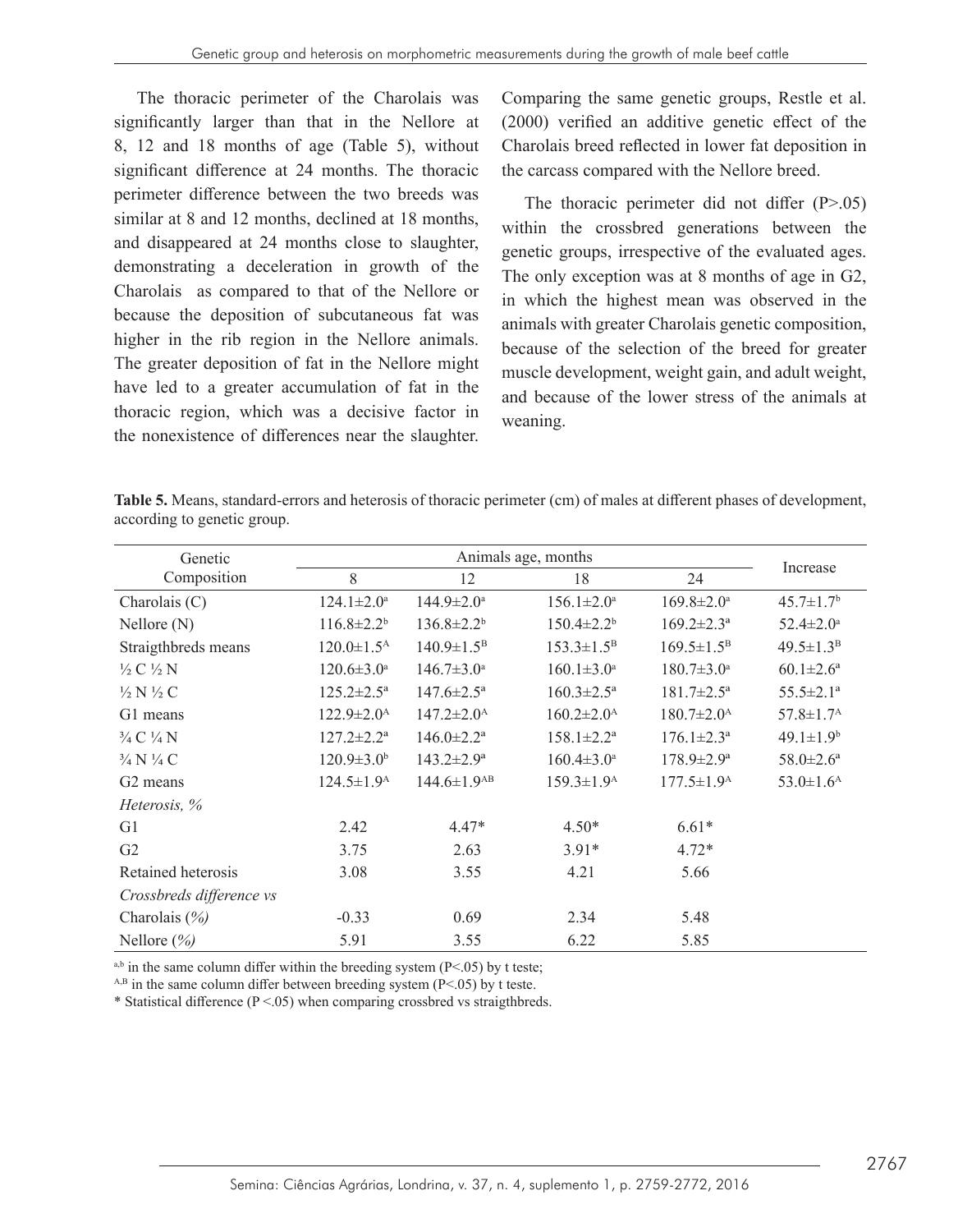The thoracic perimeter is the body measurement with the lowest variation and is the most precise in determining growth (PACHECO et al., 2008). In the comparison between the crossbreds and purebreds, a more marked superiority was obtained in the former compared to the Nellore, demonstrating the smaller body size of the Nellore breed and the non-selection of this breed for body size, but rather for adaptation to the tropical environment. This difference was not as expressive when crossbreds were compared with the Charolais.

The evaluated measurements increased in all genetic groups, following the body weight gain of the animals (Table 6). In the averages of the crossbred G1 and G2 generations, no significant differences occurred in relative development between the body weights and measurements of the animals. In the  $\frac{3}{4}$ N ¼ C animals of G2 generation, the weight gain for every centimeter of increase in thoracic perimeter was lower (P<.05) than for the other crossbreds. The results demonstrate that the increase in weight is highly correlated with an increase in body size. A greater development of the thoracic perimeter is a consequence of the muscle and fat depositions having different growth curves than that of the skeleton, which stops developing when the animal reaches maturity (ROCHA et al., 2003). However, evaluating the morphology of Nellore cattle and crosses with Limousin cattle, Mourão et al. (2010) did not find differences in morphometric measurements such as height, rump length, and thoracic perimeter, but these authors worked with similar slaughter weights, demonstrating that the morphometric measurements are related to the

development of the animals.

Between the purebred animals, differences occurred in growth in units of weight per cm, with the Charolais animals having greater weight gain per cm of rump height and rump width, and the Nellore animals having greater weight gain per cm of thoracic perimeter. The greater growth in rump width in the Charolais animals is partly owing to the selection of the breed for muscle development and growth. In the present study, early-weaned Charolais animals did not experience full development, partially because of dietary deficiencies and their higher maintenance requirements since they were heavier than the Nellore animals, whose energy requirements were supplied by their mother´s milk (RESTLE et al., 1995). European breeds and their inclusion in crosses with zebu breeds normally increase the weight of the animals, and this has a direct relationship on the resulting animal size and rump height (PEROTTO et al., 2000).

The measurements of ischial opening responded similarly to rump height, with greater growth observed in the Charolais than in the Nellore in units of weight per cm. These results are the effects of the intense selection in the Charolais breed for growth and muscle development to which it was subjected to during its formation; as a consequence, it requires a larger bone structure. Despite their larger muscle deposition, Charolais animals do not have a greater proportion of bones, but rather a larger rump width, responsible for the results of greater muscle deposition and better conformation and lower proportion of bones in the carcass (RESTLE et al., 2001).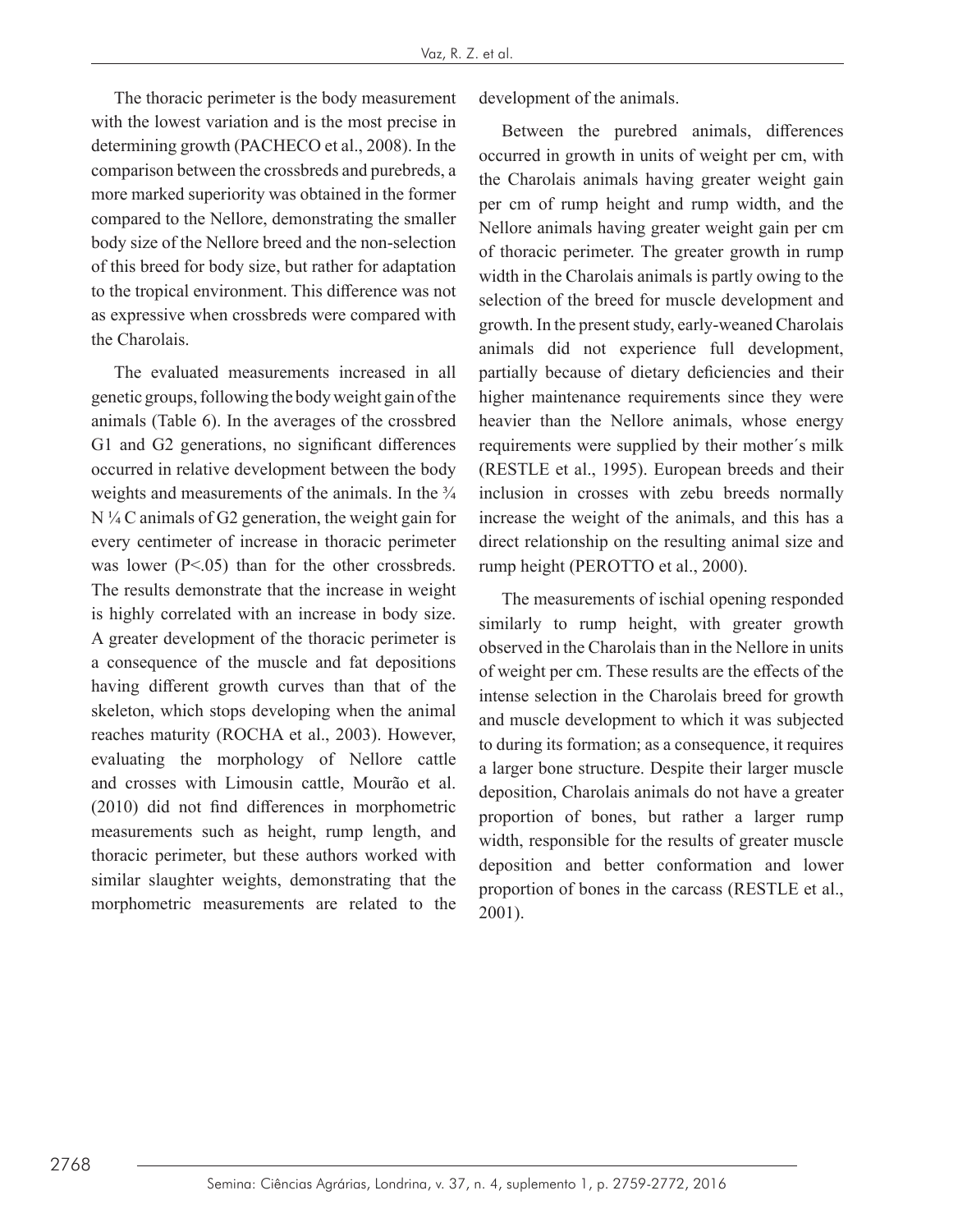| Genetic                         | Relative gains (weight gain /measurement gain) |                           |                             |                              |  |
|---------------------------------|------------------------------------------------|---------------------------|-----------------------------|------------------------------|--|
| Composition                     | Rump height                                    | Ischial opening           | Rump width                  | Thoracic perimeter           |  |
| Charolais (C)                   | $11.7 \pm 0.9^{\mathrm{a}}$                    | $22.0 \pm 1.6^{\circ}$    | $22.0 \pm 1.5^{\circ}$      | $4.48 \pm 0.15^b$            |  |
| $N$ ellore $(N)$                | $11.3 \pm 1.1$ <sup>b</sup>                    | $21.0 \pm 1.9^a$          | $17.1 \pm 1.7$ <sup>b</sup> | $5.46 \pm 0.18$ <sup>a</sup> |  |
| Straightbreds mean              | $11.5 \pm 0.70$ <sup>A</sup>                   | $21.5 \pm 1.2^B$          | $19.5 \pm 1.2^{\text{A}}$   | $5.00 \pm 0.12$ <sup>A</sup> |  |
| $\frac{1}{2}$ C $\frac{1}{2}$ N | $12.3 \pm 1.4^a$                               | $28.3 \pm 2.4^a$          | $19.4 \pm 2.2^{\text{a}}$   | $5.25 \pm 0.23$ <sup>a</sup> |  |
| $\frac{1}{2}N\frac{1}{2}C$      | $10.8 \pm 1.1^a$                               | $24.4 \pm 2.0^a$          | $23.2 \pm 1.8^a$            | $5.34 \pm 0.29$ <sup>a</sup> |  |
| Média da G1                     | $11.6 \pm 0.88$ <sup>A</sup>                   | $26.3 \pm 1.6^{\rm A}$    | $21.3 \pm 1.4^{\rm A}$      | $5.30 \pm 0.15$ <sup>A</sup> |  |
| $\frac{3}{4}C\frac{1}{4}N$      | $12.8 \pm 1.0^{\circ}$                         | $24.9 \pm 1.8^{\text{a}}$ | $22.9 \pm 1.6^{\circ}$      | $5.45 \pm 0.17$ <sup>a</sup> |  |
| 3/4 N 1/4 C                     | $10.2 \pm 1.4^a$                               | $21.5 \pm 2.4^a$          | $19.4 \pm 2.2^a$            | $4.78 \pm 0.23^b$            |  |
| Média da G2                     | $11.5 \pm 0.84$ <sup>A</sup>                   | $23.2 \pm 1.5^{\text{A}}$ | $21.2 \pm 1.4^{\rm A}$      | $5.10 \pm 0.14$ <sup>A</sup> |  |
| Heteroses, %                    |                                                |                           |                             |                              |  |
| G1                              | 0.86                                           | $22.32*$                  | 9.23                        | 6.00                         |  |
| G2                              | 0.00                                           | $7.91*$                   | 8.72                        | 2.00                         |  |
| Retida                          | 0.43                                           | 15.12                     | 8.97                        | 4.00                         |  |
| Crossbreds Diferences vs.       |                                                |                           |                             |                              |  |
| Charolais $(\% )$               | $-1.28$                                        | 12.5                      | $-3.41$                     | 16.07                        |  |
| Nellore $(\% )$                 | 2.21                                           | 17.86                     | 24.26                       | $-4.76$                      |  |

**Table 6.** Means, standard-errors and heterosis of relative body weight gains relatively to rump height, ischial opening, rump width and thoracic perimeter (cm) from 8 to 24 months of age of males, according to the genetic group.

 $a,b$  in the same column differ within the breeding system (P<.05) by t teste;

 $A,B$  in the same column differ between breeding system (P<.05) by t teste.

\* Statistical difference ( $P < .05$ ) when comparing crossbred vs straigthbreds.

No significant differences were found between the crossbred and purebred animals, except for the increase in ischial opening in units of weight per cm of growth where the crossbred animals, regardless of the generation, had higher measurements than the purebred animals, but they did not differ from each other. Despite the lack of significant differences, increases in heterosis were present in both generations for the relative growth in units of weight per increase in body measurements.

The correlations between body measurements, irrespective of the evaluation period, were significant and positive  $(P<.01)$ , indicating that animal growth is uniform and harmonious among the variables related to development. When the morphometric measurements were correlated with the total weight gain of the animals from 8 to 24 months, positive and significant correlation (P<.01; P<.05) was observed, which demonstrates the association between animal growth and development. The thoracic circumference had the highest correlation with weight gain (.70; P<.01) of the morphometric measurements, indicating that it can be utilized for the prediction of animal weight when scales are not available, and it should be further studied to obtain more accurate facts (LÔBO et al., 2002).

Other measurements such as length and height might vary according to skeletal growth, and can also vary according to the deposition of fat that affects the points of reference of the measurements, with its growth ceasing when the animal reaches maturity (ROCHA et al., 2003), while the thoracic perimeter is the linear measurement of greatest precision in the determination of muscle growth.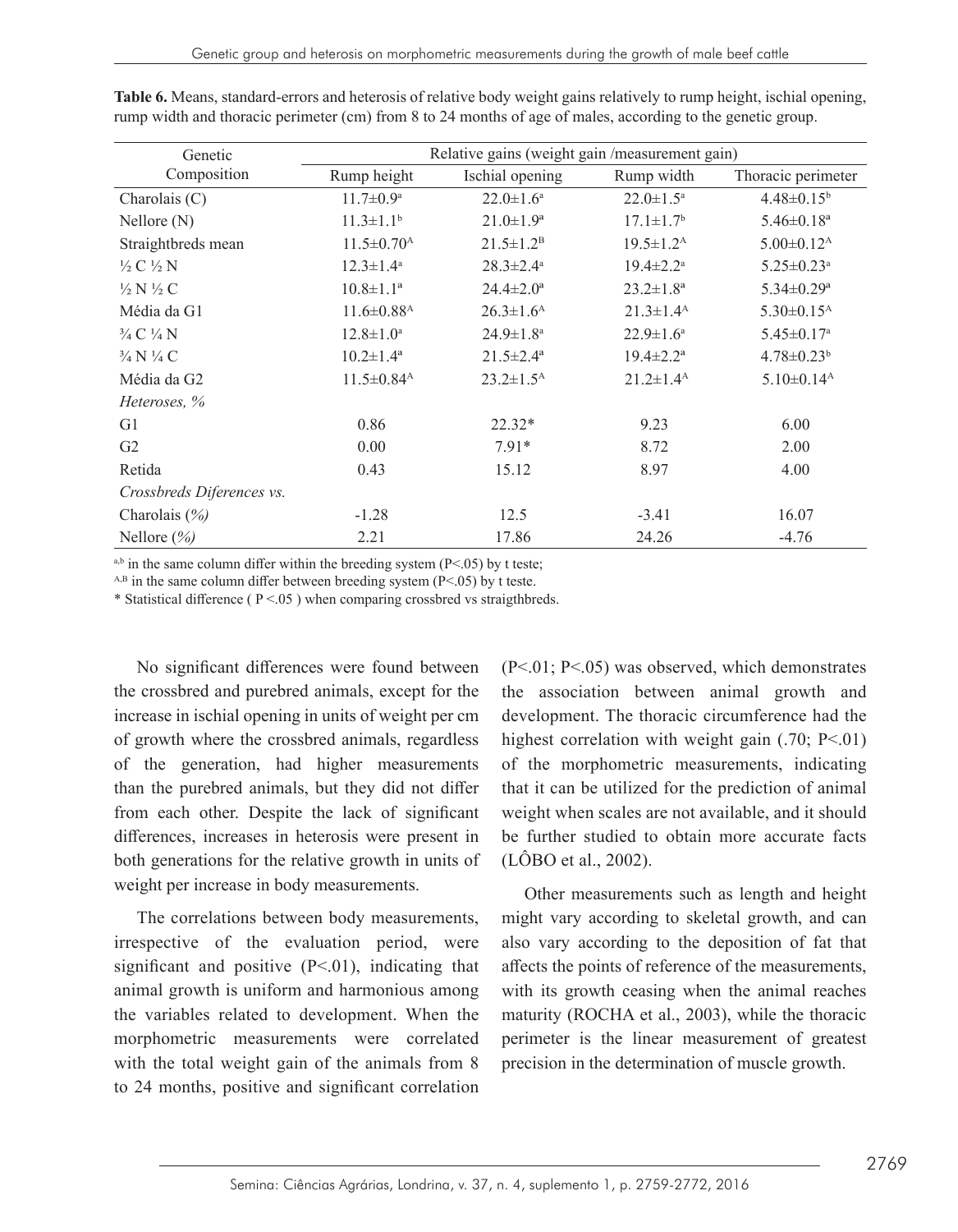## **Conclusions**

Crossbred males from rotational crossbreeding between the Charolais and Nellore breeds show higher morphometric values when compared with purebred animals, displaying significant heterosis.

Among the purebred animals, the bovines of Nellore breed are superior in rump height, whereas the Charolais have greater thoracic-circumference measures from 8 to 18 months, and higher ischial opening.

The body measurements showed high correlations with each other and with the body weight, so they are good indicators of weight development.

## **References**

AZAMBUJA, P. S.; PILAU, A.; LOBATO, J. F. P. Suplementação alimentar de novilhas no pós-desmame: efeitos no crescimento e desempenho reprodutivo. *Revista Brasileira de Zootecnia*, Viçosa, MG, v. 37, n. 6, p. 1042-1049, 2008.

BEEF IMPROVEMENT FEDERATION - BIF. Guidelines, for uniform beef improvement programs. 9<sup>th</sup> ed. Athens: Beef Improvement Federation and North Carolina State University, 2014. 182 p.

BOLIGON, A. A.; ALBUQUERQUE, L. G.; MERCADANTE, M. E. Z.; LOBÔ, R. B. Models for genetic evaluation of Nelore cattle mature body weight*. Journal of Animal Science*, Champaign, v. 86, n. 11, p. 2840-2844, 2008.

CAMPOS, R. V.; COBUCI, J. A.; KERN, E. L.; COSTA, C. N.; MCMANUS, C. M. Genetic parameters for linear type traits and milk, fat, and protein production in holstein cows in Brazil. *Asian-Australasian Journal of Animal Sciences,* Seoul, v. 28, n. 4, p. 476-484, 2015.

CERDÓTES, L.; RESTLE, J.; ALVES FILHO, D. C.; PACHECO, P. S.; MISSIO, R. L.; GARAGORRY, F. C. Desempenho de bezerros de corte filhos de vacas submetidas a diferentes manejos alimentares, desmamados aos 42 ou 63 dias de idade. *Revista Brasileira de Zootecnia*, Viçosa, MG, v. 33, n. 3, p. 597- 609, 2004.

CYRILLO, J. N. S. G.; RAZOOK, A. G.; FIGUEIREDO, L. A.; BONILHA NETO, L. M.; MERCADANTE, M. E. Z.; TONHATI, H. Estimativas de tendências e parâmetros genéticos do peso padronizado aos 378 dias de idade,

medidas corporais e perímetro escrotal de machos nelore de Sertãozinho, SP. *Revista Brasileira de Zootecnia*, Viçosa, MG, v. 30, n. 1, p. 56-65, 2001.

DI MARCO, O. N.; BARCELLOS, J. O. J.; COSTA, E. C. *Crescimento de bovinos de corte*. Porto Alegre: Gráfica da UFRGS, 2007. 278 p.

FOGAGNOLI, A. F. M.; SILVA, E. A. da; AMORIM, C. A.; FOGAGNOLI, S. W.; NIETO, L. M.; CALVIS, D. S. Morfometria, avaliações visuais (EPMURAS) e desempenho em animais da raça nelore. *Caderno de Pós-Graduação,* Uberlândia, v. 1, n. 1, p. 1-9, 2010.

GREGORY, K. E.; CUNDIFF, L. V. Crossbreeding in beef cattle: evaluation of systems. *Journal of Animal Science,* Champaign, v. 51, n. 5, p. 1224-1241, 1980.

GREGORY, K. E.; LUNSTRA, D. D.; CUNDIFF, L. V.; KOCH, R. M. Breed effects and heterosis in advanced generations of compoite populations for puberty and scrotal traits of beef cattle. *Journal Animal Science*, Champaign, v. 69, n. 7, p. 2795-2807, 1991.

KOURY FILHO, W.; ALBUQUERQUE, L. G.; ALENCAR, M. M.; FORNI, S.; VASCONCELOS SILVA, J. AII.; LÔBO, R. B. Estimativas de herdabilidade e correlações para escores visuais, peso e altura ao sobreano em rebanhos da raça Nelore. *Revista Brasileira de Zootecnia*, Viçosa, MG, v. 38, n. 12, p. 2362-2367, 2009.

KRATZ, L. R.; FIGUEIREDO, L. A.; NARDON, R. F.; CYRILLO, J. N. S. G.; RUGGIERI, A. C. Efeitos de raça e da seleção para peso pós-desmame sobre características de confinamento e de carcaça da 15ª progênie dos rebanhos Zebu e Caracu de Sertãozinho (SP). *Revista Brasileira de Zootecnia*, Viçosa, MG, v. 30, n. 1, p. 115- 124, 2001.

LAGROTTA, M. R.; EUCLYDES, R. F.; VERNEQUE, R. S.; SANTANA JÚNIOR, M. L.; PEREIRA, R. J.; TORRES, R. A. Relação entre características morfológicas e produção de leite em vacas da raça Gir. *Pesquisa Agropecuária Brasileira*, Brasília, v. 45, n. 4, p. 423-429, 2010.

LIMA, I. A.; REZENDE, C. A. P. de R.; PAIVA, P. C. de A.; ANDRADE, I. F. de A.; MUNIZ, J. A. M. Condição corporal e características de carcaça de vacas de descarte na região de Lavras-MG. *Ciência Agrotécnica.* Lavras, v. 28, n. 3, p. 637-646, 2004.

LÔBO, R. N. B.; MARTINS, J. A. M.; MALHADO, C. H. M.; MARTINS FILHO, R.; MOURA, A. A. A. Correlações entre características de crescimento, abate e medidas corporais em tourinhos da raça Nelore. *Revista Ciência Agronômica*, Fortaleza, v. 33, n. 2, p. 5-12, 2002.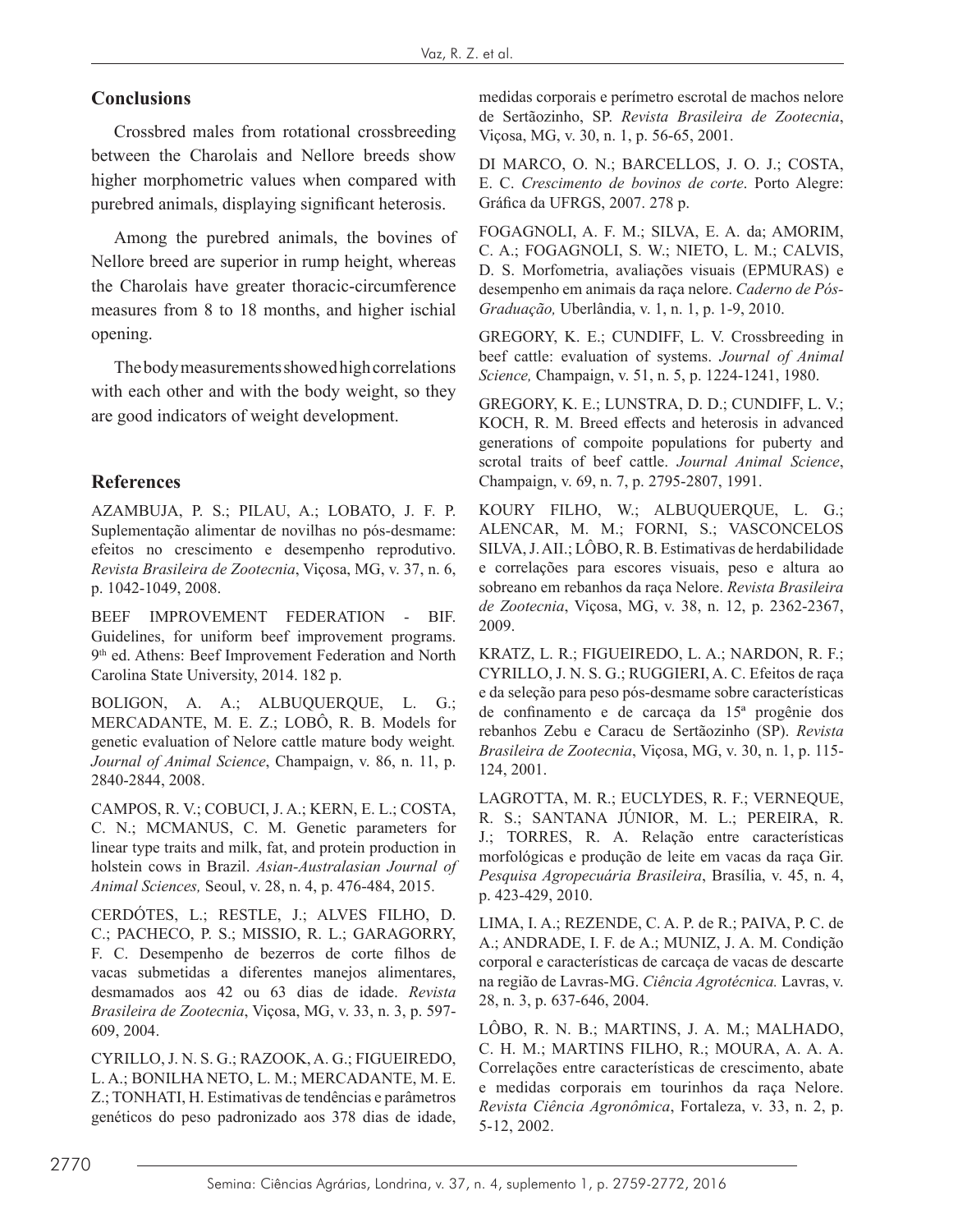MENEZES, L. F. G.; RESTLE, J.; KUSS, F.; BRONDANI, I. L.; ALVES FILHO, D. C.; CATELLAM, J.; OSMARI, M. P. Medidas corporais de novilhos das gerações avançadas do cruzamento rotativo entre as raças Charolês e Nelore, terminados em confinamento. *Revista Brasileira de Zootecnia,* Viçosa, MG, v. 38, n. 3, p. 771- 777, 2008.

MERCADANTE, M. E. Z.; RAZOOK, A. G.; SILVA, J. A. V.; FIGUEIREDO, L. A. Escore de condição corporal de vacas da raça nelore e suas relações com características de tamanho e reprodução. *Archivos Latinoamericanos de Producción Animal*, Maracaibo, v. 14, n. 4, p. 143-147, 2006.

MOURÃO, R. C.; RODRIGUES, V. C.; MOUSTACAS, V. S.; COSTA, D. P. B.; PINHEIRO, R. B.; FIGUEIREDO, M.; VIEIRA, A. O. Medidas morfométricas de novilhos castrados Nelore e F1 Nelore x Limousin. *Agropecuária Científica no Semi-Árido*, Campina Grande, v. 6, n. 1, p. 27-32, 2010.

PACHECO, A.; QUIRINO, C. R.; PINHEIRO, O. L. V. M.; ALMEIDA, J. V. C. Medidas morfométricas de touros jovens e adultos da raça Guzerá*. Revista Brasileira de Saúde e Produção Animal*, Ondina, v. 9, n. 3, p. 426- 435, 2008.

PASCOAL, L. L.; LOBATO, J. F. P.; VAZ, F. N.; VAZ, R. Z.; MENEZES, L. F. G. Beef cuts yield of steer carcasses graded according to conformation and weigh. *Revista Brasileira de Zootecnia*, Viçosa, MG, v. 39, n. 6, p. 1363- 1371, 2010.

PEREIRA, L. P.; RESTLE, J.; BRONDANI, I. L.; ALVES FILHO, D. C.; SILVA, J. H. S.; MUEHLMANN, L. D. Desenvolvimento ponderal de bovinos de corte de diferentes grupos genéticos de Charolês x Nelore inteiros ou castrados aos 8 meses de idade. *Ciência Rural,* Santa Maria, v. 30, n. 6, p. 1033-1039, 2000.

PEREIRA, M. C.; YOKOO, M. J.; BIGNARDI, A. B.; SEZANA, J. C.; ALBUQUERQUE, L. G. Altura da garupa e sua associação com características reprodutivas e de crescimento na raça Nelore. *Pesquisa Agropecuária Brasileira,* Brasília, v. 45, n. 6, p. 613- 620, 2010.

PEROBELLI, Z. V.; RESTLE, J.; MÜLLER, L. Estudo das carcaças de vacas de descarte Charolês e Nelore. *Pesquisa Agropecuária Brasileira*, Brasília, v. 30, n. 36, p. 409-412, 1995.

PEROTTO, D.; ABRAHÃO, J. J. S.; MOLETA, J. L. Características quantitativas de carcaça de bovinos Zebu e de cruzamentos *Bos Taurus x Zebu*. *Revista Brasileira de Zootecnia*, Viçosa, MG, v. 29, n. 6, p. 2019-2029, 2000.

PILAU, A.; LOBATO, J. F. P. Desenvolvimento e desempenho reprodutivo de vacas primíparas aos 22/24 meses de idade. *Revista Brasileira de Zootecnia*, Viçosa, MG, v. 38, n. 4, p. 728-736, 2009.

RESTLE, J.; FELTEN, H. G.; VAZ, F. N. Efeito de raça e heterose para desempenho em confinamento de novilhos de corte. In: REUNIÓN LATINOAMERICANA DE PRODUCCIÓN ANIMAL, 14., 1995, Mar del Plata. *Memórias...* Balcarce: ALPA, 1995. v. 3-4, p. 852-854.

RESTLE, J.; PASCOAL, L. L.; FATURI, C.; ALVES FILHO, D. C.; BRONDANI, I. L.; PACHECO, P. S.; PEIXOTO, L. A. O. Efeito do grupo genético e da heterose nas características quantitativas da carcaça de vacas de descarte terminadas em confinamento. *Revista Brasileira de Zootecnia*, Viçosa, MG, v. 31, n. 1, p. 350- 362, 2002. Suplemento.

RESTLE, J.; POLLI, V. A.; SENNA, D. B. Efeito de grupo genético e heterose sobre a idade e peso a puberdade e sobre o desempenho reprodutivo de novilhas de corte. *Pesquisa Agropecuária Brasileira*, Brasília, v. 34, n. 4, p. 701-707, 1999b.

RESTLE, J.; POLLI, V. A.; SENNA, D. B.; VAZ, R. Z.; SILVA, J. H. S. Desenvolvimento de bovinos de corte de diferentes grupos genéticos desmamados aos 3 ou 7 meses de idade. *Revista Brasileira de Zootecnia,* Viçosa, MG, v. 28, n. 5, p. 1023-1030, 1999a.

RESTLE, J.; VAZ, F. N.; FEIJO, G. L. D.; BRONDANI, I. L.; ALVES FILHO, D. C.; BERNARDES, R. A. C. L.; FATURI, C.; PACHECO, P. S. Características de carcaças de bovinos de corte inteiros ou castrados de diferentes composições raciais charolês x Nelore. *Revista Brasileira de Zootecnia,* Viçosa, MG, v. 29, n. 5, p. 1371-1379, 2000.

RESTLE, J.; VAZ, F. N.; ROSO, C.; OLIVEIRA, A. N.; CERDÓTES, L.; MENEZES, L. F. G. Desempenho e características da carcaça de vacas de diferentes grupos genéticos em pastagem cultivada com suplementação energética. *Revista Brasileira de Zootecnia,* Viçosa, MG, v. 30, n. 6, p. 1813-1823, 2001.

REZENDE, P. L. P. de; RESTLE, J.; FERNANDES, J. J. L.; PÁDUA, J. T.; FREITAS NETO, M. D. de; ROCHA, F. M. Desempenho e desenvolvimento corporal de bovinos mestiços submetidos a níveis de suplementação em pastagem de *Brachiaria brizantha*. *Ciência Rural*, Santa Maria, v. 41, n. 8, p. 1453-1458, 2011.

ROCHA, E. D.; ANDRADE, V. J.; EUCLIDES FILHO, K.; NOGUEIRA, E.; FIGUEIREDO, G. R. Tamanho de vacas Nelore adultas e seus efeitos no sistema de produção de gado de corte. *Arquivos Brasileiros de Medicina Veterinária e Zootecnia,* Belo Horizonte, v. 55, n. 4, p. 474-479, 2003.